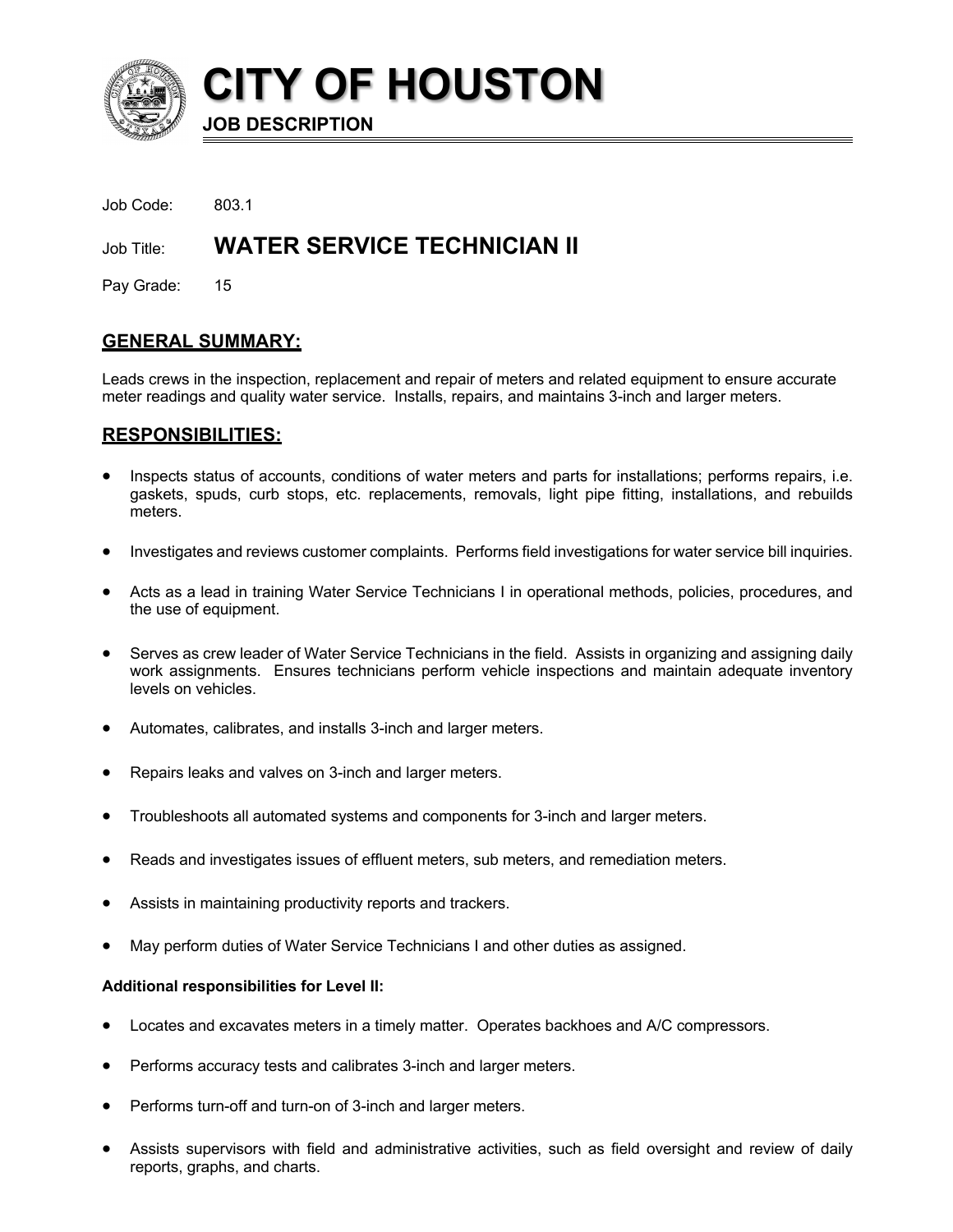# **SPECIFICATIONS:**

## **KNOWLEDGE:**

Requires a high school diploma or a GED.

## **LICENSE:**

Must have a valid Texas driver's license and comply with the City of Houston's policy on driving.

## **EXPERIENCE:**

Three years of experience installing, repairing, reprogramming, and maintaining water meters are required.

## **COMPLEXITY:**

Work consists of routine standard procedures and tasks where simple analytical ability is required to select and execute actions. Requires intermediate knowledge in charts/graphs.

### **IMPACT OF ACTIONS:**

Errors in work cause some expense and inconvenience. Work is typically performed under close to moderate supervision of routine duties to ensure completion of tasks. The supervisor is generally close by to answer questions.

## **SUPERVISION EXERCISED:**

#### **Direct Supervision:**

Involves general scheduling and review of work as a "working supervisor" or lead person.

## **Indirect Supervision:**

No indirect reports.

#### **CONTACTS:**

### **Internal Contacts:**

Level of internal contact is primarily with the clerical and technical staffs. Interaction involves information exchange and/or simple service activity requiring moderate tact and cooperation.

### **External Contacts:**

Level of external contact is primarily with citizens, visitors and/or mid-level representatives of government agencies, guests, vendors and professional contacts with allied organizations. Interaction requires moderate tact and cooperation; e.g., responding to questions which require some research to provide the correct answer.

### **PHYSICAL EFFORT:**

The position routinely requires lifting of moderately heavy items, such as typewriters or records boxes (up to 40 pounds) and/or very long periods of walking on rough surfaces on a routine basis.

### **WORK ENVIRONMENT:**

There are routine exposures to significant levels of heat, cold, moisture and air pollution. The position may involve periodic exposure to chemical substances and physical trauma of a minor nature such as cuts, bruises and minor burns.

### **PHYSICAL SKILL:**

Requires the ability to make coordinated gross motor movements in response to changing external stimuli within moderately demanding tolerances; or the ability to make coordinated eye/hand movements on a patterned response space within low tolerance demands with no real speed requirements.

## **MISCELLANEOUS:**

All duties and responsibilities may not be included in the above job description. Performs related work as required.

## **JOB FAMILY:**

Water Service Technician I Water Service Technician II